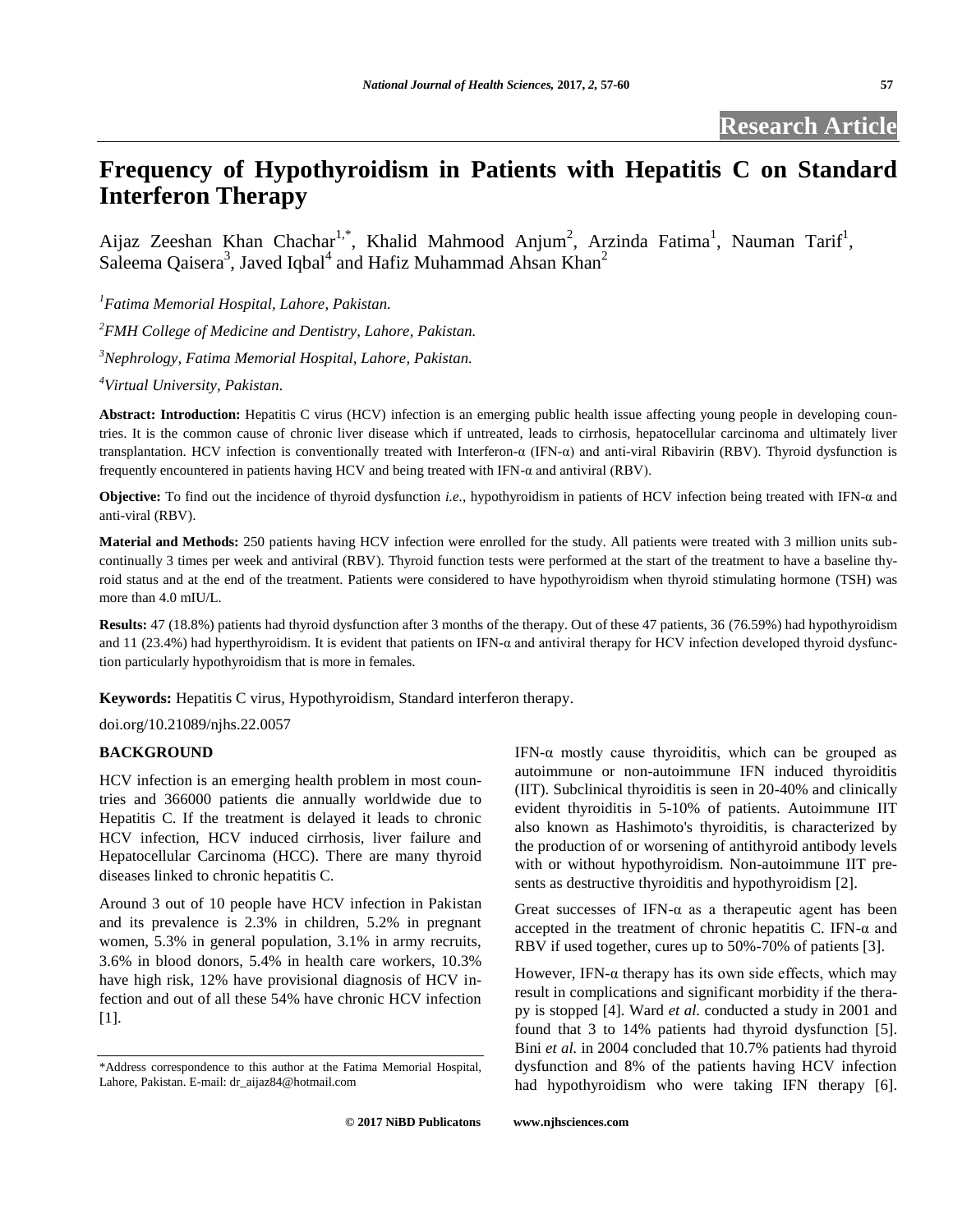Foldes *et al.,* in 2004, enrolled 138 HCV patients to see the thyroid dysfunction, 21.7% patients had thyroid dysfunction and out of these patients 8.7% patients had hypothyroidism [7]. Kee *et al.,* (2006) concluded that 12.6% patients had thyroid dysfunction [8]. Vezali *et al.,* concluded that 21.3% patients had thyroid dysfunction out of these patients, 18% had hypothyroidism [9]. Nadeem *et al.,* conducted a study in 2010 and suggested to reduce the dose of IFN therapy if any thyroid dysfunction develops [10]. Yan *et al.*, studied the potential impact of thyroid dysfunction due to interferon therapy and reported that 11.5% patients had thyroid dysfunction, out of which 6.4% patients had hypothyroidism on IFN therapy [11].

A number of studies had been conducted to see the percentage of hepatitis C patients who developed hypothyroidism due to IFN therapy all over the world but sufficient data is lacking in Pakistan on this particular topic. It is the need of the day that patients need to be detected earlier and the IFN therapy should be optimized in order to reduce the complications.

## **OBJECTIVE OF STUDY**

To explore the incidence rate of hypothyroidism among hepatitis C patients who are taking standard interferon therapy and anti-viral (RBV).

#### **MATERIAL AND METHODS**

This study was conducted at outpatient department of medicine, Fatima Memorial Hospital Lahore and its design was considered as descriptive case series. 250 patients were enrolled by calculating sample size under 95% confidence level, 5% margin of error and 18% as percentage of thyroid dysfunction who had HCV infection and were taking standard IFN therapy. Duration of the study was 6 months and purposive sampling technique was adapted. Those HCV patients were selected whose age fell between 10 to 70 years and patients having serum TSH level of >4.0 mlU/L were considered to have hypothyroidism. Patients who had alanine transaminase (ALT) >40 IU/L, decompensated chronic liver disease (DCLD), thyroid disorder, getting amiodarone therapy, ejection fraction (EF) <30% and creatinine of >5 mg/dl. Patients on thyroid treatment, co-infection with human immunodeficiency virus (HIV) or hepatitis B virus (HBV), pregnancy, lactation, serious medical conditions like malignancy, severe cardiopulmonary disease and uncontrolled diabetes mellitus were excluded from the study. Simultaneously all those patients were excluded who were on drugs like lithium, amiodarone and iodine preparations and those who had radiation history because all these factors can alter the levels of thyroid hormone. HCV antibodies were detected using third generation commercial enzyme-linked immune sorbent assay (ELISA). The HCV Ribonucleic acid (RNA) load was also measured. Thyroid function tests, including serum thyrotropin (thyroid-stimulating hormone [TSH]), free thyroxine (FT4), and free triiodothyronine (FT3) were performed by an ultrasensitive immune chemiluminescent non-competitive assay. Thyroid disease was defined as any value of these markers (TSH, FT3, and FT4), which was greater or less than the normal values. The reference range (RR) for TSH was 0.20-4 mIU/Ls, FT4 0.61- 1.12 ng/dl and FT3 2.5-3.90 pg/ml.

### **DATA COLLECTION AND ANALYSIS**

A total of 250 patients were enrolled with written and informed consent, who met the inclusion criteria and visited outpatient department (OPD) of Medicine of Fatima Memorial hospital Lahore. Three cc blood was taken for TSH before and after three months of IFN therapy. Value of TSH between 0.20-0.4 mlU/L was considered as normal. Data was analyzed using SPSS version 22. Mean and standard deviation was calculated for quantitative variables and frequency with percentages was reported for qualitative variables.

# **RESULTS**

According to the study, mean  $\pm$  standard deviation (SD) age of patients was  $37.39 \pm 8.4$  years. There were 42 (16.8%) patients having age  $\leq 25$  years, 70 (28%) patients fell in the age range of 26-35 years, 107 (42.8%) patients fell in the age range 36-45 years, 25 (10%) patients had age range 46-55 years whereas 6 (2.4%) patients in age range of equal or more than 56 years. 154 (61.6%) male and 96 (38.4%) female patients participated in the study. (Table **1**)

Mean  $\pm$  SD of thyroid stimulating hormone (TSH) of the patients was  $1.75 \pm 1.6$  mIU/L. There was 1 (0.4%) patient having TSH range  $\leq$  0.05, 9 (3.6%) patients fell in TSH range of 0.06 - 0.20 mIU/L, 177 (70.8%) patients fell in TSH range of 0.21 - 2.00 mIU/L, 27 (10.8%) patients fell in TSH range of 2.01 - 4.00 mIU/L, 27 (10.8%) patients fell in TSH range of 4.01 - 6.00 mIU/L and 9 (3.6%) patients fell in TSH range  $\geq 6.01$  mIU/L. (Table 2).

Among the 250 patients, 47 (18.8%) were having thyroid dysfunction while 203 patients (81.2%) did not have thyroid dysfunction at third month of IFN therapy. Out of 47 patients, 14 (29.78%) male and 33 (70.22%) female patients had thyroid dysfunction. (Table **3**).

Complete thyroid status after 3 months therapy showed that 203 (81.2%) patients had euthyroid status, 36 (14.4%) had hypothyroidism and 11(4.4%) patients had hyperthyroid, out of 36 hypothyroid patients; there were 10 (4%) male patients and 26 (10.4%) females patients. (Table **4**).

Table **1**. Mean ± standard deviation (SD) age of patients.

| <b>Characteristics</b> | Mean |  |
|------------------------|------|--|
| Age                    | 7.39 |  |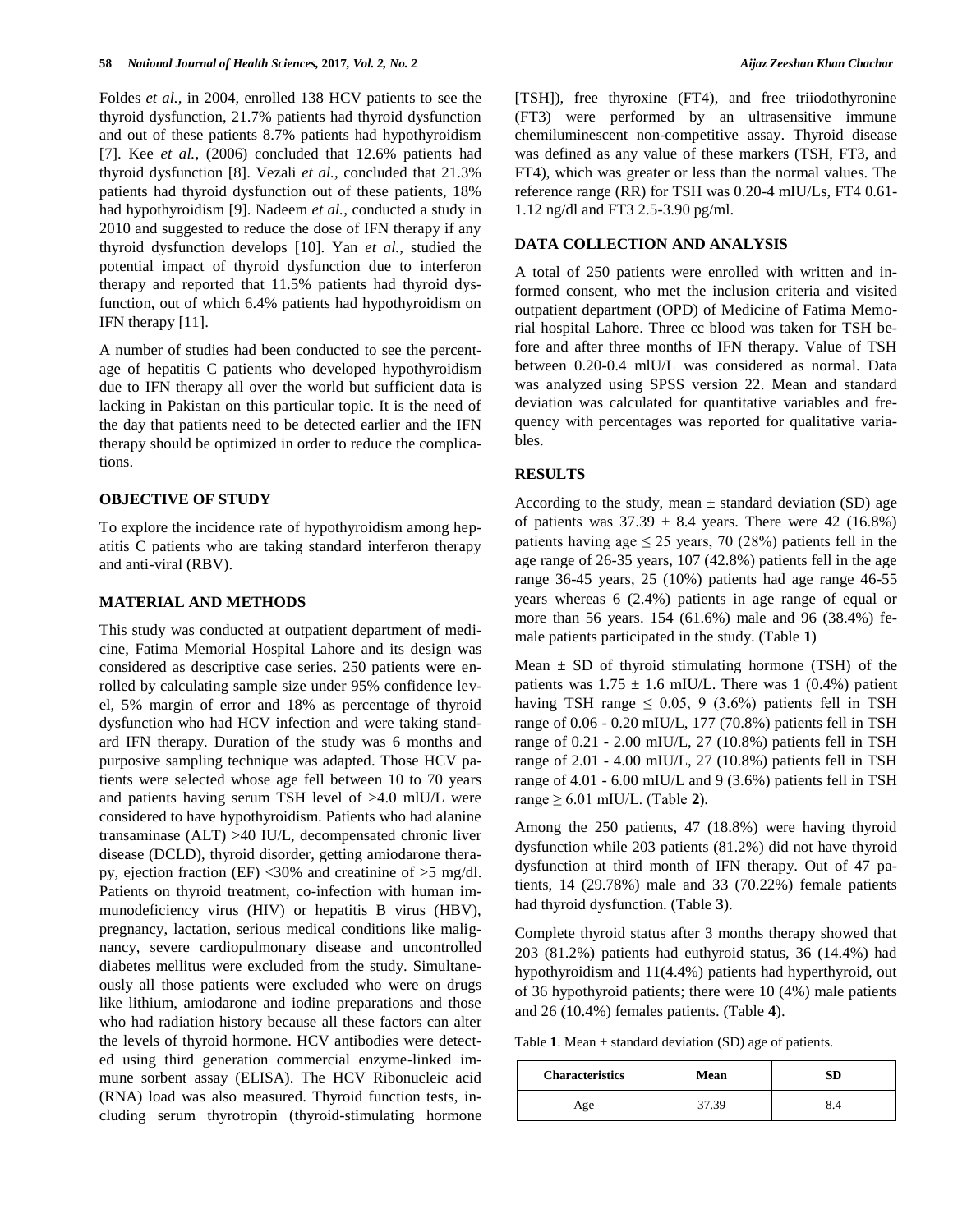| <b>Age-Categories</b> | <b>Frequency</b> | Percentage |
|-----------------------|------------------|------------|
| $\leq$ 25 year        | 42               | 16.8       |
| 26-35 year            | 70               | 28         |
| 36-45 year            | 107              | 42.8       |
| 46-55 year            | 25               | 10         |
| $\geq 56$ year        | 6                | 2.4        |
| Male                  | 154              | 61.6       |
| Female                | 96               | 38.4       |

|  |  | Table 2. Mean $\pm$ SD of Thyroid Stimulating Hormone (TSH). |  |
|--|--|--------------------------------------------------------------|--|
|  |  |                                                              |  |

| <b>Characteristics</b> | Mean             | <b>SD</b>  |  |
|------------------------|------------------|------------|--|
| <b>TSH</b>             | 1.75             | 1.6        |  |
| <b>TSH-Range</b>       | <b>Frequency</b> | Percentage |  |
| $\leq 0.05$            | 1                | 0.4        |  |
| $0.06 - 0.20$          | 9                | 3.6        |  |
| $0.21 - 2.00$          | 177              | 70.8       |  |
| 2.01-4.00              | 27               | 10.8       |  |
| $4.01 - 6.00$          | 27               | 10.8       |  |
| $\geq 6.01$            | 9                | 3.6        |  |

Table **3**. Thyroid dysfunction of IFN therapy.

| Thyroid Dysfunction at 3 <sup>rd</sup> Month of<br><b>IFN</b> Therapy | <b>Frequency</b> | Percentage |
|-----------------------------------------------------------------------|------------------|------------|
| Yes                                                                   |                  | 18.8       |
| No                                                                    | 203              | 81.2       |

Table **4**. Thyroid Status at of IFN therapy.

| Thyroid Status at 3 <sup>rd</sup> Month of IFN<br><b>Therapy</b> | <b>Frequency</b> | Percentage |
|------------------------------------------------------------------|------------------|------------|
| Euthyroid                                                        | 203              | 81.2       |
| Hypothyroid                                                      | 36               | 14.4       |
| Hyperthyroid                                                     |                  | 4.4        |

### **DISCUSSION**

Hepatitis C, a chronic infection, is a worldwide concern that affects up to 80% of the infected subjects [12]. Prevalence of HCV is 1.6% in both United States and Pakistan. Conventionally, IFN- $\alpha$  therapy is frequently been used. To treat the IFN- $\alpha$  infection, is one of the group of cytokines with antiviral, anti-proliferative, and immune-modulatory properties. In cases of hepatitis C, the presence of moderate to severe necro-inflammatory activity intimates the use of IFN.

IFN- $\alpha$  is well documented to be associated with thyroid dysfunction. It has a direct inhibitory effect on thyroid gland and results in decreased thyroid hormone secretion; immunestimulation (in the presence of hepatitis C infection), activation of lymphocytes and natural killer cells, increased production of tumor necrosis factor, IFN-α, Interleukins and other cytokines and increased production of immuneglobulins [12]. All these factors lead to the development of thyroid auto-antibodies with destruction of the thyroid gland; leading to hypothyroidism. Hypothyroidism is an endocrine disorder manifested by deficiency of thyroid hormone.

Case reports and follow-up studies of large cohorts of patients on IFN therapy have reflected that immune-mediated complications are uncommon but still can occur in human body. IFN therapy can trigger immune-related dysfunctions and can provoke existing autoimmune tendency. There is no or weak association between severity of the disease and response to therapy with IFN-induced thyroid dysfunction. 13 (26%) of the patients were found to develop hypothyroidism, and 1 (2%) patient developed hyperthyroidism in the course of 12 weeks therapy [13]. It was observed that female patients (10.4%) had relatively higher rate of developing hypothyroidism than male patients.

In a similar study, Goyal *et al*. (2016) concluded that 26% patients had hypothyroidism [13]. Ward *et al.* in 2001, Bini *et al.* in 2004, Foldes *et al.* in 2004, Vezali *et al.* in 2009 and Yan et al. in 2012, investigated that 3 to 14 %, 10.7%, 8.7%, 18% and 11.5% HCV patient on IFN-α and anti-viral (RBV) developed thyroid dysfunction respectively [5-7, 9, 11]. Kee *et al.* in 2006 concluded that approximately 2% patients had thyroid dysfunction on long term in small group of patients [8].

Mean and standard deviation of age of patients was  $37.39 \pm$ 8.4 years which is comparable with the study of Vezali *et al.* (2009) 11 and Yan *et al.* (2012) [9, 11]. Mean thyroid stimulating hormone (TSH) level of the patients was  $1.75 + 1.6$ mIU/L but the study of Vezali *et al.* which (2009) shows mean of TSH for all patients to be  $1.62 \pm 0.92$  mIU/L.

The study of Vezali *et al.* which was conducted in 2009, found that 13 (21.3%) patients had thyroid dysfunction [9]. According to Foldes *et al.* (2004), the incidence of thyroid dysfunction was 21.7% [7]. In this study, 14 (29.78%) males and 33 (70.22%) female had thyroid dysfunction. Vezali *et al.* (2009) concluded that 4 (30.8%) male and 9 (69.2%) females patients; Yan *et al.* (2012) concluded that 21 (30.9%) males and 47 (69.1%) female patients suffered from thyroid dysfunction after IFN therapy [9, 11].